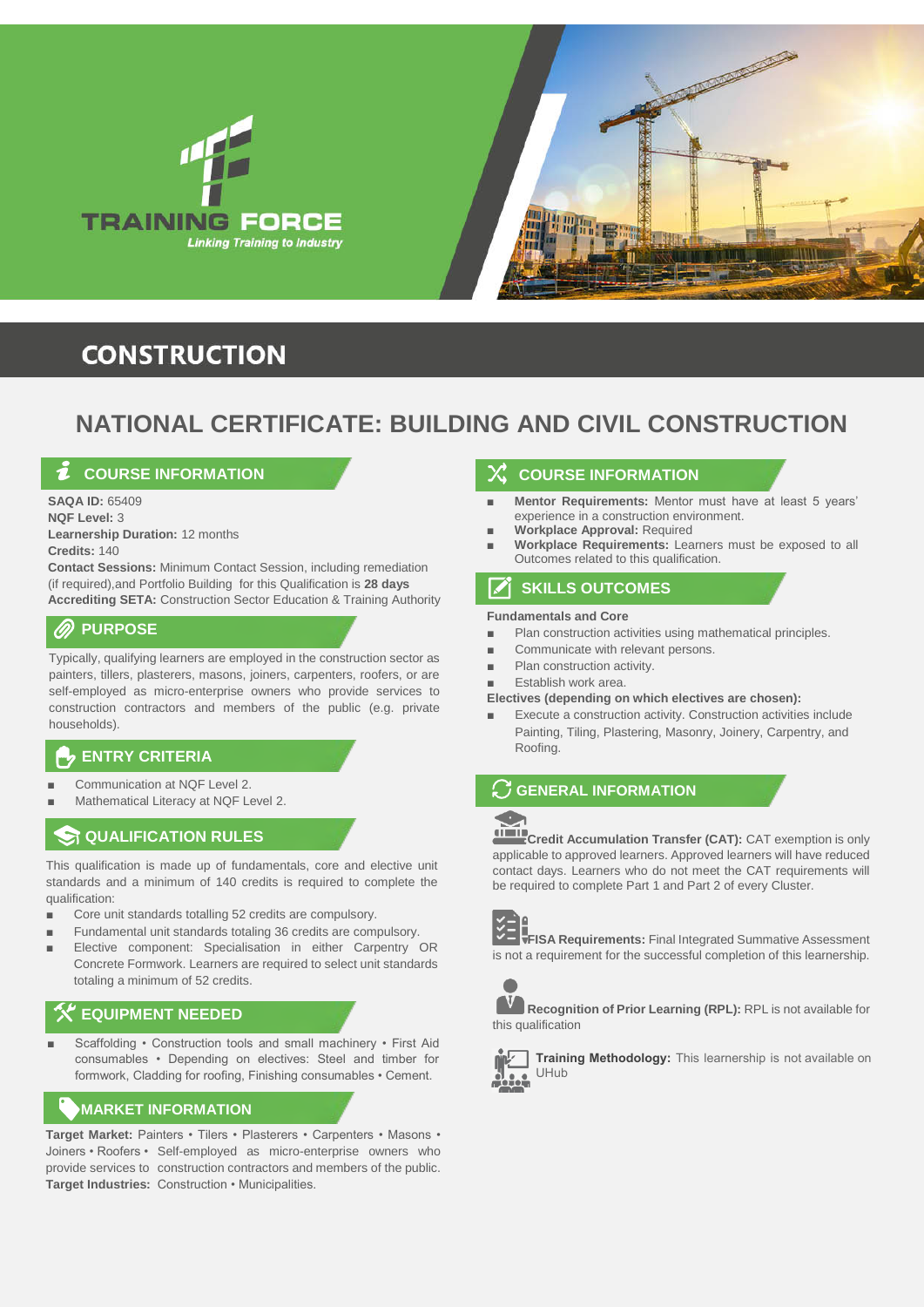



# **CONSTRUCTION**

### **UNIT STANDARDS**

### **Cluster 1 Communication Skills – Credit Accumulation Transfer is applicable to the unit standards below**

| Core        | <b>SAQA ID</b> | Name of Unit Standard                                               | <b>Credits</b> |
|-------------|----------------|---------------------------------------------------------------------|----------------|
| Fundamental | 119472         | Accommodate audience and context needs in oral/signed communication |                |
| Fundamental | 119457         | Interpret and use information from texts                            |                |
| Fundamental | 119467         | Use language and communication in occupational learning programmes  |                |
| Fundamental | 119465         | Write/present/sign texts for a range of communicative contexts      |                |

■ **Recommended training days for Cluster 1 is 4 days**

### **Cluster 2 Numeracy Skills- Credit Accumulation Transfer is applicable to the unit standards below**

| Core        | <b>SAQA ID</b> | <b>Name of Unit Standard</b>                                                                                                                                 | <b>Credits</b> |
|-------------|----------------|--------------------------------------------------------------------------------------------------------------------------------------------------------------|----------------|
| Fundamental | 9010           | Demonstrate an understanding of the use of different number bases and measurement units and an<br>awareness of error in the context of relevant calculations |                |
| Fundamental | 9013           | Describe, apply, analyse and calculate shape and motion in 2-and-3 dimensional space in different contexts                                                   |                |
| Fundamental | 9012           | Investigate life and work related problems using data and probabilities                                                                                      |                |
| Fundamental | 7456           | Use mathematics to investigate and monitor the financial aspects of personal, business and national issues                                                   |                |

■ **Recommended training days for Cluster 2 is 3 days**

### **Cluster 3 Health and Safety**

| Core | <b>SAQA ID</b> | Name of Unit Standard                                                                                            | <b>Credits</b> |
|------|----------------|------------------------------------------------------------------------------------------------------------------|----------------|
| Core | 259605         | Verify compliance to safety, health and environmental requirements in the workplace                              |                |
| Core | 14672          | Describe the composition, role-players and the role of the construction industry in the South African<br>economy |                |
| Core | 254220         | Provide primary emergency care/first aid as an advanced first responder                                          |                |

■ **Recommended training days for Cluster 3 is 3 days**

### **Cluster 4 Administration and Planning**

| Core | <b>SAQA ID</b> | <b>Name of Unit Standard</b>                                                                                          | <b>Credits</b> |
|------|----------------|-----------------------------------------------------------------------------------------------------------------------|----------------|
| Core | 261661         | Develop construction work plans                                                                                       |                |
| Core | 261664         | Erect, use and dismantle access equipment for construction work                                                       |                |
| Core | 261658         | Identify, use and maintain tools, machines, equipment and materials for building and civil construction<br>activities |                |
| Core | 261737         | Procure building and civil construction materials, tools and equipment                                                |                |
| Core | 14580          | Read and interpret construction drawings and specifications                                                           | 10             |

■ **Recommended training days for Cluster 4 is 7 days**